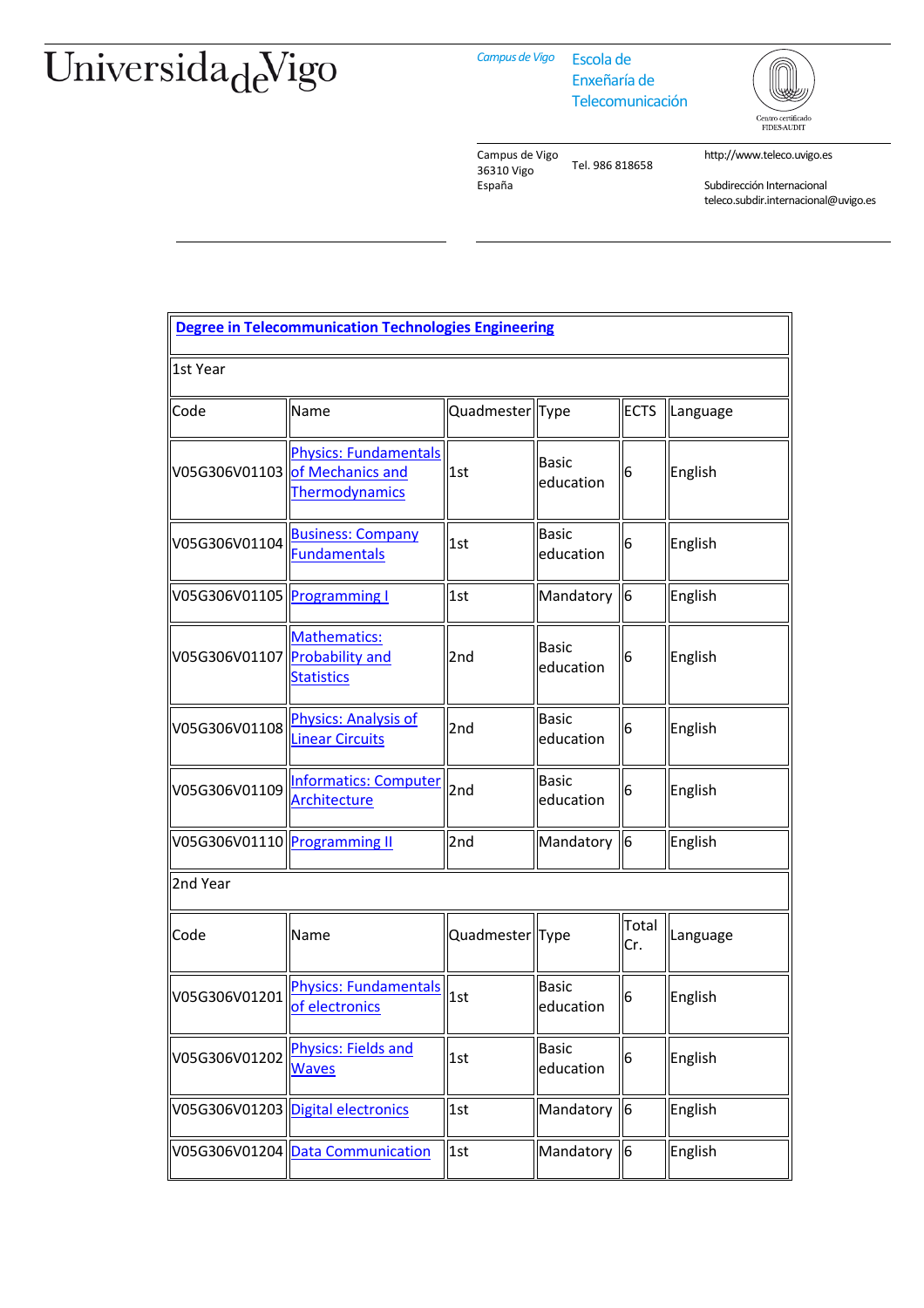*Campus de Vigo* Escola de

Enxeñaría de Telecomunicación

| V05G306V01205                | <b>Digital Signal</b><br><b>Processing</b>                | 1st             | Mandatory | $\sqrt{6}$     | English                     |  |  |
|------------------------------|-----------------------------------------------------------|-----------------|-----------|----------------|-----------------------------|--|--|
|                              | V05G306V01206 Electronic technology                       | 2nd             | Mandatory | 6              | English                     |  |  |
| V05G306V01207                | Electromagnetic<br><b>Transmission</b>                    | 2nd             | Mandatory | $\overline{6}$ | English                     |  |  |
| V05G306V01208 and Reception  | <b>Signal Transmission</b><br>Techniques                  | 2nd             | Mandatory | 6              | English                     |  |  |
| V05G306V01209                | <b>Fundamentals of</b><br><b>Sound and Image</b>          | 2nd             | Mandatory | 6              | English                     |  |  |
|                              | V05G306V01210 Computer Networks                           | 2nd             | Mandatory | 6              | English                     |  |  |
| 3rd Year                     |                                                           |                 |           |                |                             |  |  |
| Code                         | Name                                                      | Quadmester Type |           | Total<br>Cr.   | Language                    |  |  |
|                              | V05G306V01301 Internet Services                           | 1st             | Mandatory | 6              | English                     |  |  |
| V05G306V01302                | <b>Programmable</b><br><b>Electronic Circuits</b>         | 1st             | Mandatory | 6              | English                     |  |  |
| V05G306V01304 Technology and | Data Networks:<br>Architecture                            | 1st             | Optional  | 6              | Spanish<br>#EnglishFriendly |  |  |
|                              | V05G306V01311 Analogue Electronics                        | 1st             | Optional  | 6              | Spanish<br>#EnglishFriendly |  |  |
| V05G306V01312                | <b>Electronic Systems for</b><br><b>Signal Processing</b> | 1st             | Optional  | 6              | Spanish<br>#EnglishFriendly |  |  |
| V05G306V01319                | <b>Radio Frequency</b><br><b>Circuits</b>                 | 1st             | Optional  | 6              | Spanish<br>#EnglishFriendly |  |  |
| V05G306V01321                | <b>Multimedia Signal</b><br><b>Processing</b>             | 1st             | Optional  | 6              | Spanish<br>#EnglishFriendly |  |  |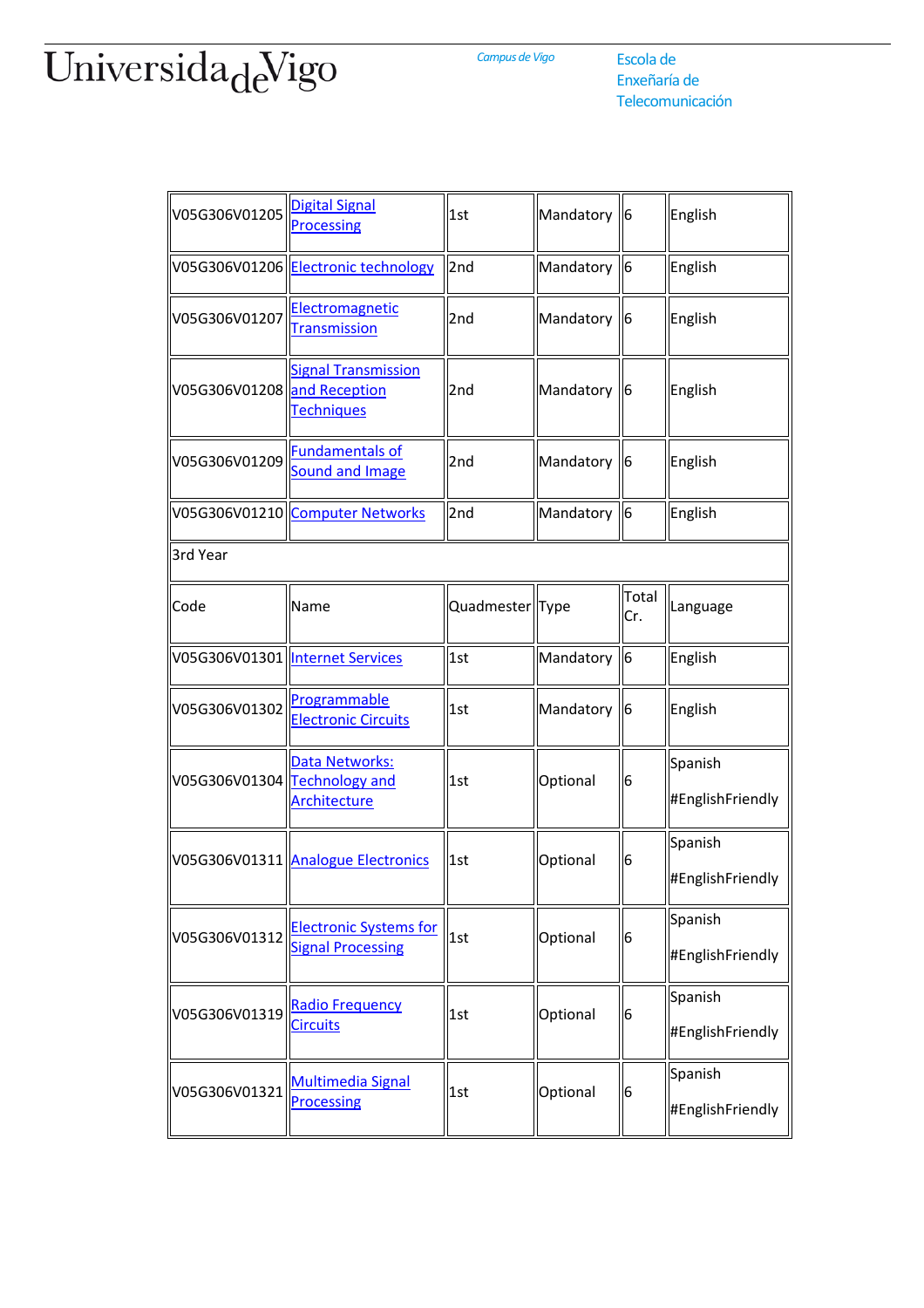*Campus de Vigo* Escola de

Enxeñaría de Telecomunicación

| V05G306V01327                      | <b>Fundamentals of</b>            |                 |          |   | Spanish                     |
|------------------------------------|-----------------------------------|-----------------|----------|---|-----------------------------|
|                                    | <b>Acoustics Engineering</b>      | 1st             | Optional | 6 | #EnglishFriendly            |
| V05G306V01329 Video and Television |                                   | 1st             | Optional | 6 | Spanish                     |
|                                    |                                   |                 |          |   | #EnglishFriendly            |
|                                    | V05G306V01308 Multimedia Networks | 2nd             | Optional | 6 | Spanish                     |
|                                    |                                   |                 |          |   | #EnglishFriendly            |
|                                    | V05G306V01315 Power Electronics   | 2 <sub>nd</sub> | Optional | 6 | Spanish                     |
|                                    |                                   |                 |          |   | #EnglishFriendly            |
| V05G306V01317                      | <b>Microelectronics</b>           | 2nd             | Optional | 6 | Spanish                     |
|                                    | <b>Design</b>                     |                 |          |   | #EnglishFriendly            |
| V05G306V01322 Microwave Circuits   |                                   | 2nd             | Optional | 6 | Spanish                     |
|                                    |                                   |                 |          |   | #EnglishFriendly            |
| V05G306V01323                      | <b>Radio Spectrum</b>             | 2nd             | Optional | 6 | Spanish                     |
|                                    | <b>Management</b>                 |                 |          |   | #EnglishFriendly            |
| V05G306V01324                      | <b>Principles of Digital</b>      | 2nd             | Optional | 6 | Spanish                     |
|                                    | <b>Communications</b>             |                 |          |   | #EnglishFriendly            |
| V05G306V01326                      | <b>Wireless Systems and</b>       | 2nd             | Optional | 6 | Spanish                     |
|                                    | <b>Networks</b>                   |                 |          |   | #EnglishFriendly            |
| V05G306V01330 Room Acoustics       |                                   | 2nd             | Optional | 6 |                             |
|                                    |                                   |                 |          |   | #EnglishFriendly            |
| V05G306V01331                      | <b>Interactive Audio</b>          | 2nd             | Optional | 6 | Spanish                     |
|                                    | <b>Systems</b>                    |                 |          |   | #EnglishFriendly            |
|                                    | V05G306V01332 Imaging Systems     | 2nd             | Optional | 6 | English                     |
| V05G306V01334                      | Design of audiovisual             | 2nd             | Optional | 6 | Spanish                     |
|                                    | <i>installations</i>              |                 |          |   | Spanish<br>#EnglishFriendly |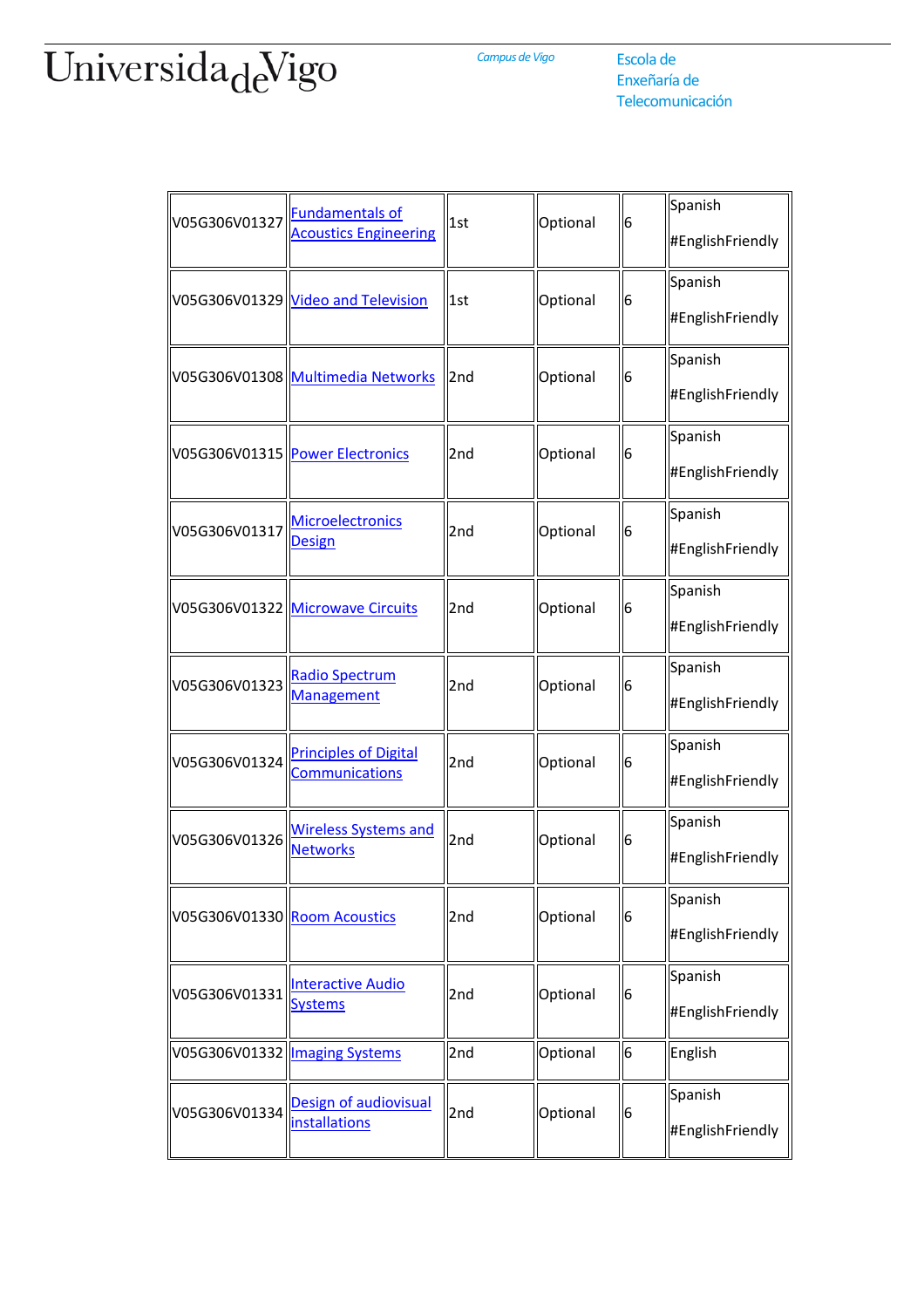*Campus de Vigo* Escola de

Enxeñaría de Telecomunicación

| 4th Year                     |                                                     |                 |          |              |                             |  |
|------------------------------|-----------------------------------------------------|-----------------|----------|--------------|-----------------------------|--|
| Code                         | Name                                                | Quadmester Type |          | Total<br>Cr. | Language                    |  |
|                              | V05G306V01401 Multimedia services                   | 1st             | Optional | 6            | Spanish<br>#EnglishFriendly |  |
| V05G306V01402                | <b>Wireless and mobile</b><br>networks              | 1st             | Optional | 6            | Spanish<br>#EnglishFriendly |  |
| V05G306V01403                | Intelligent systems<br>programming                  | 1st             | Optional | 6            | English                     |  |
| V05G306V01404                | Integrated systems<br>design                        | 1st             | Optional | 6            | Spanish<br>#EnglishFriendly |  |
| V05G306V01406                | <b>Application Design</b><br>with micro-controllers | 1st             | Optional | 6            | Spanish<br>#EnglishFriendly |  |
| V05G306V01407                | <b>Optoelectronic</b><br>devices                    | 1st             | Optional | 6            | Spanish<br>#EnglishFriendly |  |
| V05G306V01408                | Design and synthesis<br>of digital systems          | 1st             | Optional | 6            | English                     |  |
| V05G306V01411 Remote sensing |                                                     | 1st             | Optional | 6            | English                     |  |
| V05G306V01412 and satellite  | <b>Navigation systems</b><br>communications         | 1st             | Optional | 6            | English                     |  |
| V05G306V01413                | Digital processing in<br>real time                  | 1st             | Optional | 6            | Spanish<br>#EnglishFriendly |  |
| V05G306V01414                | <b>Digital</b><br>Communications                    | 1st             | Optional | 6            | English                     |  |
| V05G306V01415                | <b>Basics of</b><br>bioengineering                  | 1st             | Optional | 6            | English                     |  |
| V05G306V01416                | Image and video<br>analysis                         | 1st             | Optional | 6            | English                     |  |